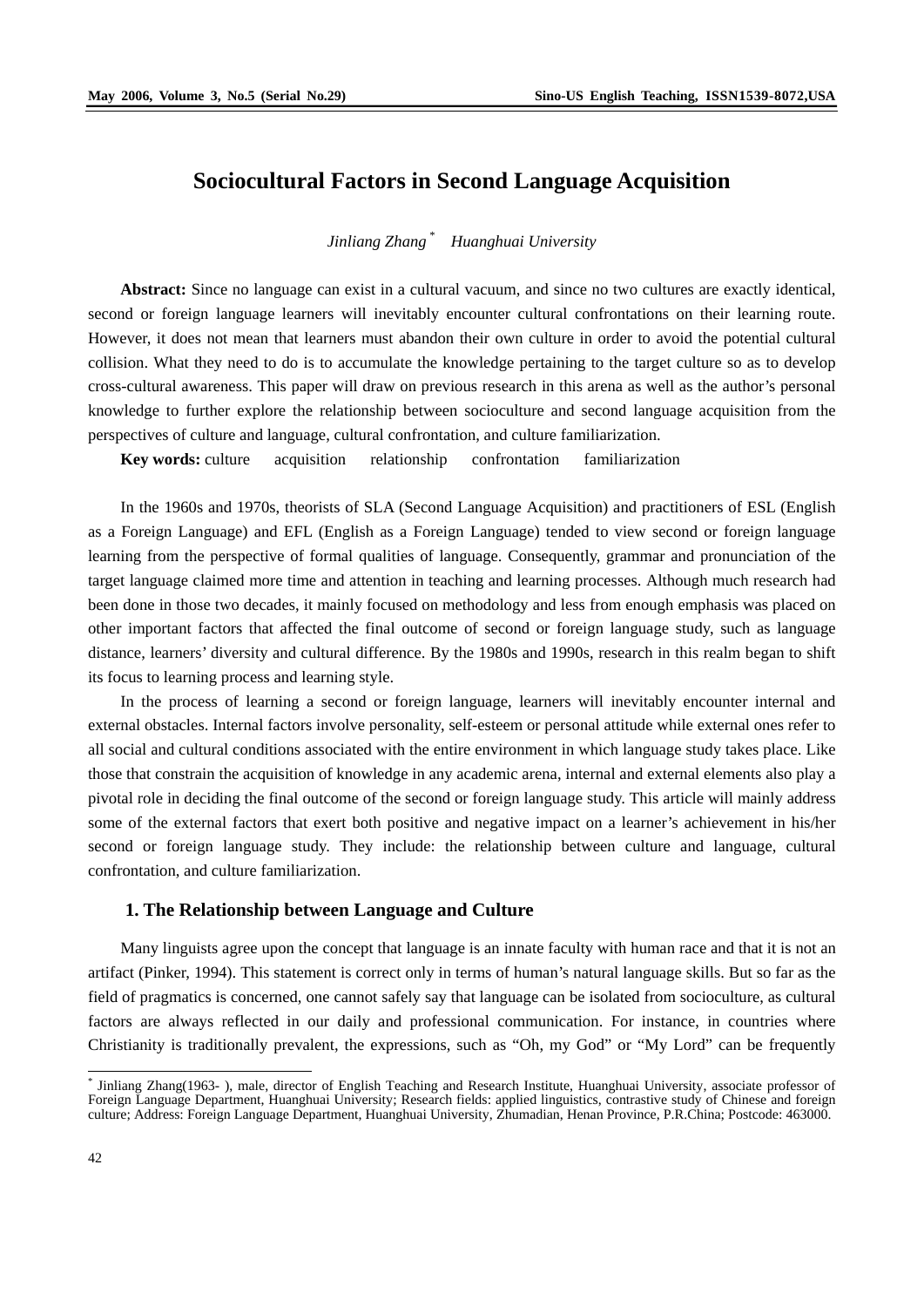heard. If turning our focus to great literary works, it is not difficult for readers to find that many British and American writers absorb a large amount of nutrients from the Bible, which is one of the three columns that support the canopy of western culture. (The other two are Greek civilization and Roman law.) Milton's *Paradise Lost* can serve as a quintessence of this case. To obtain a clear picture of the close relationship between language and culture, perhaps what one needs to know first is the real meaning of culture.

According to Briskin (cited in Linda, 2001), culture is an attribute of individuals, of small groups, of organizations, and of nations; a single person can belong to a multiplicity of cultures, any one of which may be important at any given time. What implies in this definition is that culture may comprise macro-culture, such as the national or large communal one, and micro-culture, as can be observed even in the individual culture. It also denotes that culture is changing all the time. However, the most important implication that can be drawn from Brislin's definition is that culture is not monolithic, for it can consist of different layers of content and should be analyzed from various perspectives, such as age, gender, religion, ethnicity, etc.

Nevertheless, how does a person know or understand a culture, and in what way a person maintain his/her cultural identity? Despite the multiple means, language is probably the most common method by which a person can achieve these goals. This is because human's thought or ideology is an important component of culture and because language is a medium to convey thought. Therefore, language cannot be isolated from culture. Based on this relation between language and culture, it is easy to understand why a person who knows thousands of words of another language may still finds it difficult to communicate with people of that language. The English phrase "read between lines" is an explicit demonstration of how context impacts semantics. It can further extended to how culture lies behind language. Samuel Johnson (cited in Lynn, 2000) once stated, "We know somewhat, and we imagine the rest". His statement also echoes the sounds of collision and of cohesion between language and culture.

In fact, many scholars have analyzed and commented the relationship between language and culture. Brown (cited in Jiang, 1999), describes their relationship as following: "A language is part of a culture and a culture is part of a language; the two are intricately interwoven so that one cannot separate them without losing the significance of either language or culture." A large number of other social scientists hold almost the same views as Brown that language and culture are inseparable and that language simultaneously reflects culture, and is influenced and shaped by it. Therefore, Mckay (2000), points out that by teaching a language, one is inevitably already teaching culture implicitly. This is also one of the reasons why we call the conversation between people from different cultures cross-cultural communication.

To further demonstrate the close relationship between culture and language, Jiang, a Chinese scholar, made a survey of native English speakers and native Chinese speakers on what items they usually associate with the word "food" in 1999. The results exactly indicate the inseparability between language and culture. When the Chinese group came into face with the word "food", they often thought of steamed bun or rice while the English group tended to come up with steak and bread, or even their related cooking processes. Truly, language is deeply rooted in the culture where it operates. In addition to "food", numerous other examples are frequently employed by English teachers in China to illustrate the difference between these two languages and their relevant cultures. For example, "dog" is not a word that often conveys a derogatory connotation in western societies whereas "a lucky dog" in China is rarely used. And "to look like a wet rat" can be converted to "to look like a wet chicken" in Chinese cultural settings.

The above discussions can explicitly attest to the inseparability between language and culture. Therefore,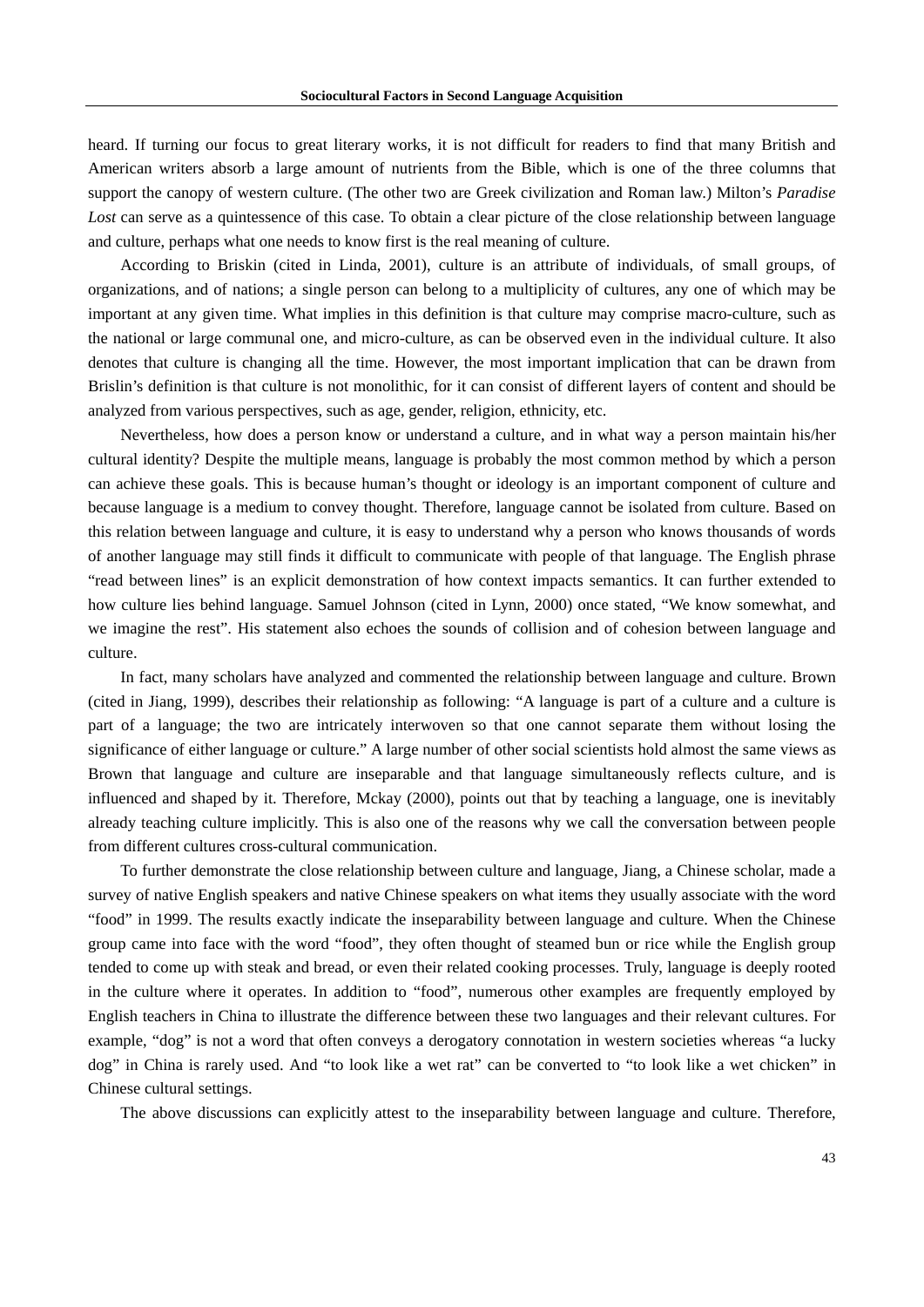when learning a second or foreign language, one will inevitably encounter a new culture. The target culture may bear some similarities to the source one. But on the most part, they vary from each other. How will the cultural difference affect the final outcome of second language acquisition and how should language teachers and learners deal with it? These questions will be explored in the following sections.

## **2. Cultural Confrontation**

As discussed above, there exist both similarities and dissimilarities across all the cultures in the world. Reading *Exodus* perhaps can remind a Chinese student of numerous peasant rebellions in the long history of China; changing the names of the hero and heroine in *Gone with the Wind* may arouse a Russian student's memory of another similar romantic story that took place during the Second World War; Freud's concepts of id, ego and superego may help to explain the behaviors of most people because human acts are controlled by their conscious, unconscious and subconscious streams of thought. The Freudian psychoanalysis theory sounds partially alike to Chomsky's argument of universal grammar. Sometimes, Plato could pretend to be Confucius by wearing the latter's clothes. Nevertheless, Plato could never be Confucius because of the discrepant and idiosyncratic cultures where they were raised. Perhaps the two great thinkers would have disdained each other's culture-related philosophies if they had met either in China or in Greece. Therefore, it is safe to say that there may be a universal grammar though parameters exist, and that one may find a universal culture, but cross-cultural variations persist forever.

Given the difference in culture, it is impossible to learn a second or foreign language without studying the culture of the people it represents, their customs, traditions and behaviors, all of which are reflected in the language. If the source culture and the target one are similar, it will be comparatively easier for a learner to acquire the second or foreign language, for he/she may feel at ease with the target culture. For instance, much research shows that the learning period for French or German students to learn English is generally shorter than that experienced by East Asian learners (Tse, 2001). Although language distance is one of the reasons for the existence of this phenomenon, culture distance should also largely account for the difference in the length of time because East Asian students may encounter cultural shock in their learning processes to a certain degree, which is one of the hindrances in second language acquisition. (Cultural shock does not merely refer to the emotional stir suffered by the second or foreign language learners when they first enter the country where the target language is spoken.)

Many cases have shown that cultural confrontation often arises in the process of second language acquisition. Take writing as an example. It is very salient that each culture has its own distinctly idiosyncratic rhetorical pattern. In America, people tend to think and write in ways that are linear. In other words, they admire the writing that goes to the point, and expect writers to be straight with them. However, in East Asian countries, such as China, writers often digress. In fact, the more elaborately and more cleverly one can digress; the more respect is given to his/her prose. A metaphor of Chinese way of thinking is that a writer might walk around and around an idea, observing it from many angles, getting closer and closer to the subject in every circle, without even really "nailing it", and leaving readers to wonder and to draw conclusions by themselves. Consequently, when Chinese students start to learn English with native English speakers in China or come to the United States to pursue advanced academic study, they may feel confused about writing in English. Why should a topic be nailed? And why aren't digressions a valuable asset to any intellectual inquiry? These are the questions or the puzzles that often haunt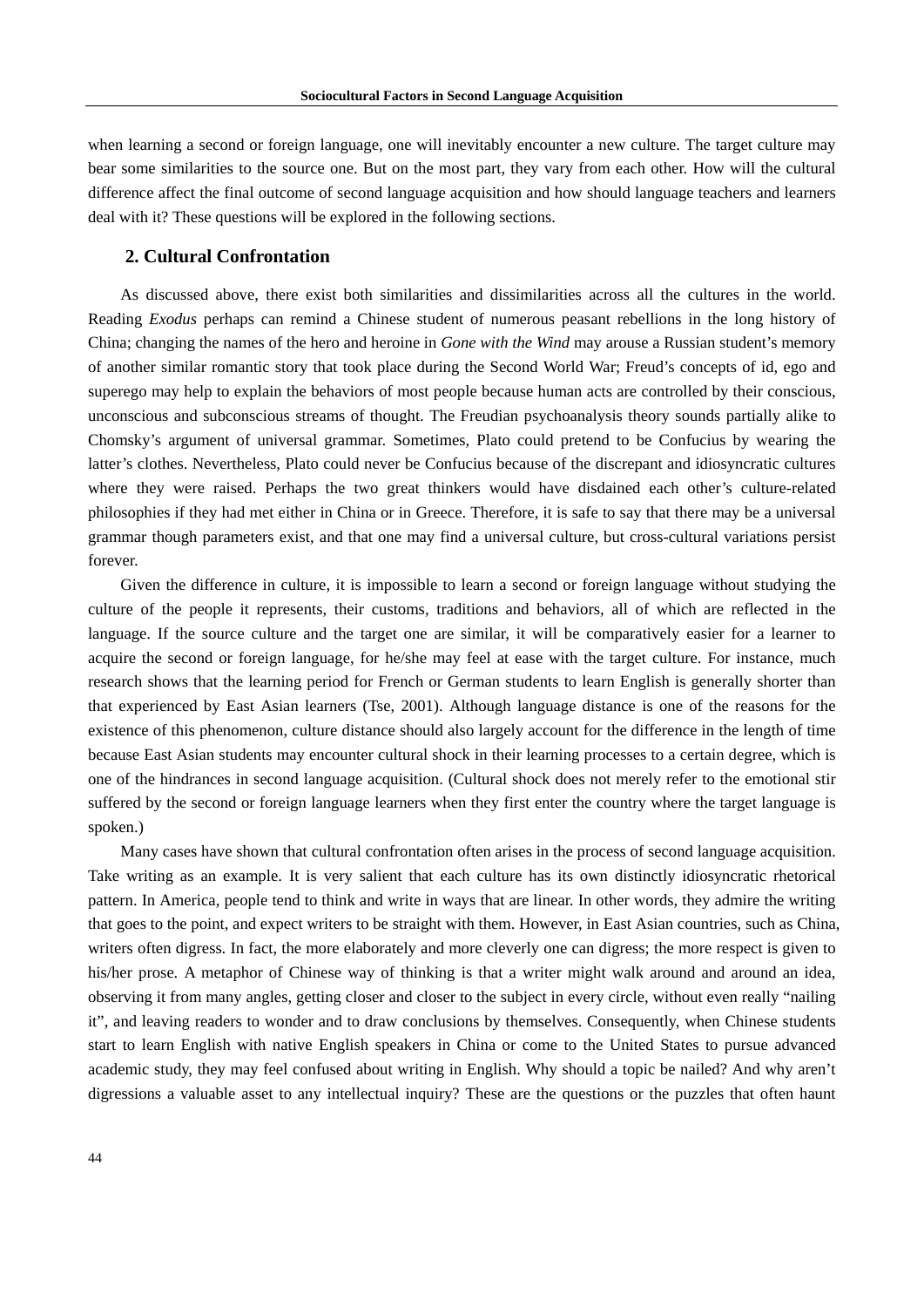their minds. For some of them, a culture-based prejudicing assumption will be formed. They do not think highly of western writing style.

Language is used for communication, written or oral? We know that in ESL or EFL classes, students need to activate their motivations to speak so as to improve their communicative skills. Take Chinese EFL students as an example again. Although they all know the axiom that practice makes perfect, they do not really contribute much to the class discussion due to the impact of the traditional Confucianism. In fact, if one or two students are very active in class, others may assume that they just want to show off. In South Korea, an overwhelmingly male-dominant country where girls are taught to be quiet in public even when they are quite young, girl students lose many opportunities to practice their spoken English in their EFL classes. Additionally, for most foreign EFL teachers working in East Asian countries, they tend to conduct their class in an informal way, hoping to create a less tense atmosphere so that students could lower their anxiety filter. Contrary to their expectations, students in those countries often think otherwise, viewing their teachers lazy and their classes less organized, because they have been accustomed to the transmission-patterned lectures for a long time. Consequently, those foreign EFL teachers cannot reap the anticipated effect in their teaching activities if they do not know much about students' heritage culture.

### **3. Culture Familiarization**

The preceding paragraphs indicate the side effects on learners in their second or foreign language study on account of the difference between the target culture and the source one. To acquire another language, does it mean that one should abdicate his/her native culture and adopt a new one? The answer is definitely "no". As is well known, first language is the starting point of learning a second language. The first language can provide the basic linguistic knowledge on which learners can draw to analyze the second one. Meanwhile, language is embedded in culture, and logically the first language also equips learners with the knowledge for them to develop cross-cultural consciousness. Furthermore, if the first language is undervalued or propagandized as inferior to the target one, learners' self-esteem will surely be undermined, which is a formidable obstacle that prevents learners from achieving academic success, in this case, attaining the goal of high proficiency in the target language.

Moreover, since one cannot separate language from culture, to grasp a second or foreign language, students must undergo not just training in language, but also a socializing process. Perhaps language teachers should undertake this task or assume this responsibility. This concept aligns with Stem's statement that language conveys culture and a language teacher is also of necessity a teacher of culture (cited in Mohammed, 1999). But what, when, how, and to what extent should specific points of culture be introduced to learners in the classroom context? These are very touchy questions. The following suggestions may be helpful to the solution of them.

Initially, what a teacher needs to do is assist students to remove their cultural blinders. Since every person is brought up in a certain community, more often than not, he/she tend to be affiliated with other members of the community because they share the same cultural values or norms, and view other cultures as inferior. This is perhaps one of the reasons why in the United States, there exist so many ethnic communities, Chinatown for instance. By removing the cultural blinder, it means that teachers are supposed to correct students' misconceptions about a certain culture and help them cultivate the ideology of cultural pluralism. Secondly, the stereotype of a particular culture must be eradicated. For example, in the arena of EFL in China, the popular conception of American people is that they are industrious, punctual, and aggressive. The image may fit some Americans, but